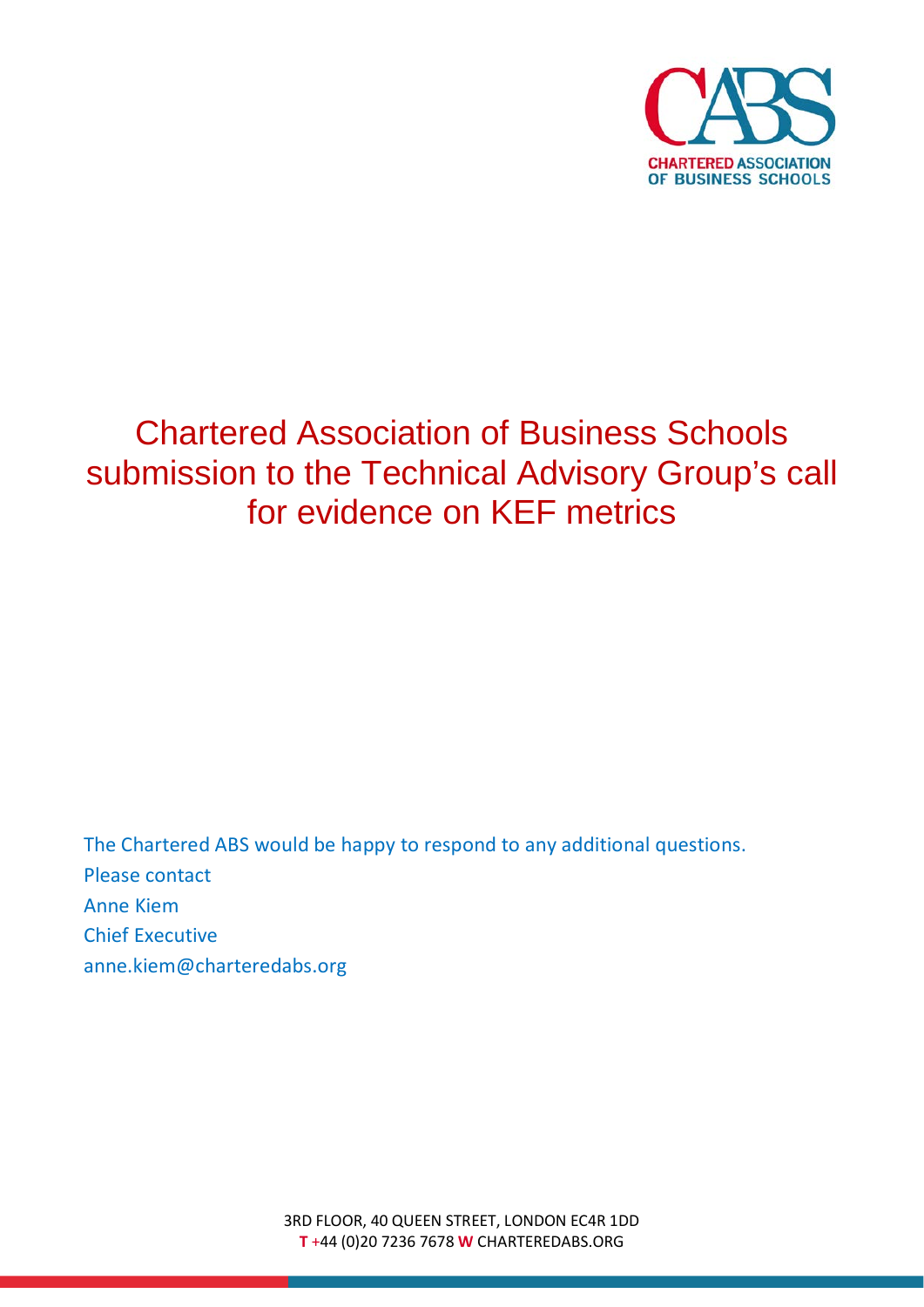

**Chartered Association of Business Schools**

## **Response to the call for evidence for the KEF metrics**

The Chartered Association of Business Schools is pleased to respond to the HEFCE's call for evidence on the metrics for the Knowledge Exchange Framework.

The Chartered ABS is the voice of the UK's business and management education sector. More university students study a business school course than any other subject in our universities. They are popular not only with domestic students, but also with international students. Approximately 1 in 3 of all international students study in a business school. Management students go on to lead global businesses and become entrepreneurs who contribute to our dynamic economy. Business school research has an impact across society and helps to turn our capacity for invention into viable businesses. While MBAs may enjoy the highest profile of all business school programmes, they make up a very small proportion of what business schools do. In terms of student numbers, they make up less than 5% of the over 325,000 students studying in business schools in the UK. This does not take in to account short programmes, often offered under the umbrella of Executive Education, which caters for an increasing number of open and bespoke programmes delivered to employees in both large and small firms. Our members, which consist of 120 business schools and higher education providers across all of the UK, contribute to the body of research for and about business.

- **1. What approaches and data need to be used to ensure a fair and meaningful comparison between different universities, taking into account factors that might impact individual institution's knowledge exchange performance (such as research income, size or local economic conditions), whilst allowing identification of relative performance? How should benchmarking be used?**
- **2. Other than HE-BCI survey data, what other existing sources of data could be used to inform a framework, and how should it be used?**
- **3. What new (or not currently collected) data might be useful to such a framework?**
- **4. How should KEF metrics be visualised to ensure they are simple, transparent and useful to a non-specialist audience?**
- **5. Any other comments?**

Rather than take these questions one by one we have put forward our points all under one heading. It has been difficult to answer the questions posed because there are still too many unknowns. This is understandable, but we would suggest that rather than rushing to have 'something' in place, time is taken to get it right. For us, the key questions that need to be addressed before we can make a meaningful contribution to what metrics would be useful are:

- a. What definition of 'Knowledge Exchange' is being used? Is it a broad definition, or narrow?
- b. What is the purpose of measuring it?
- c. How is it meant to differ from REF Impact measures and/or the HE-BCI report?
- d. Is the KEF to be measured at individual, subject, or institutional level?
- e. What will be the consequences of a poor KEF score?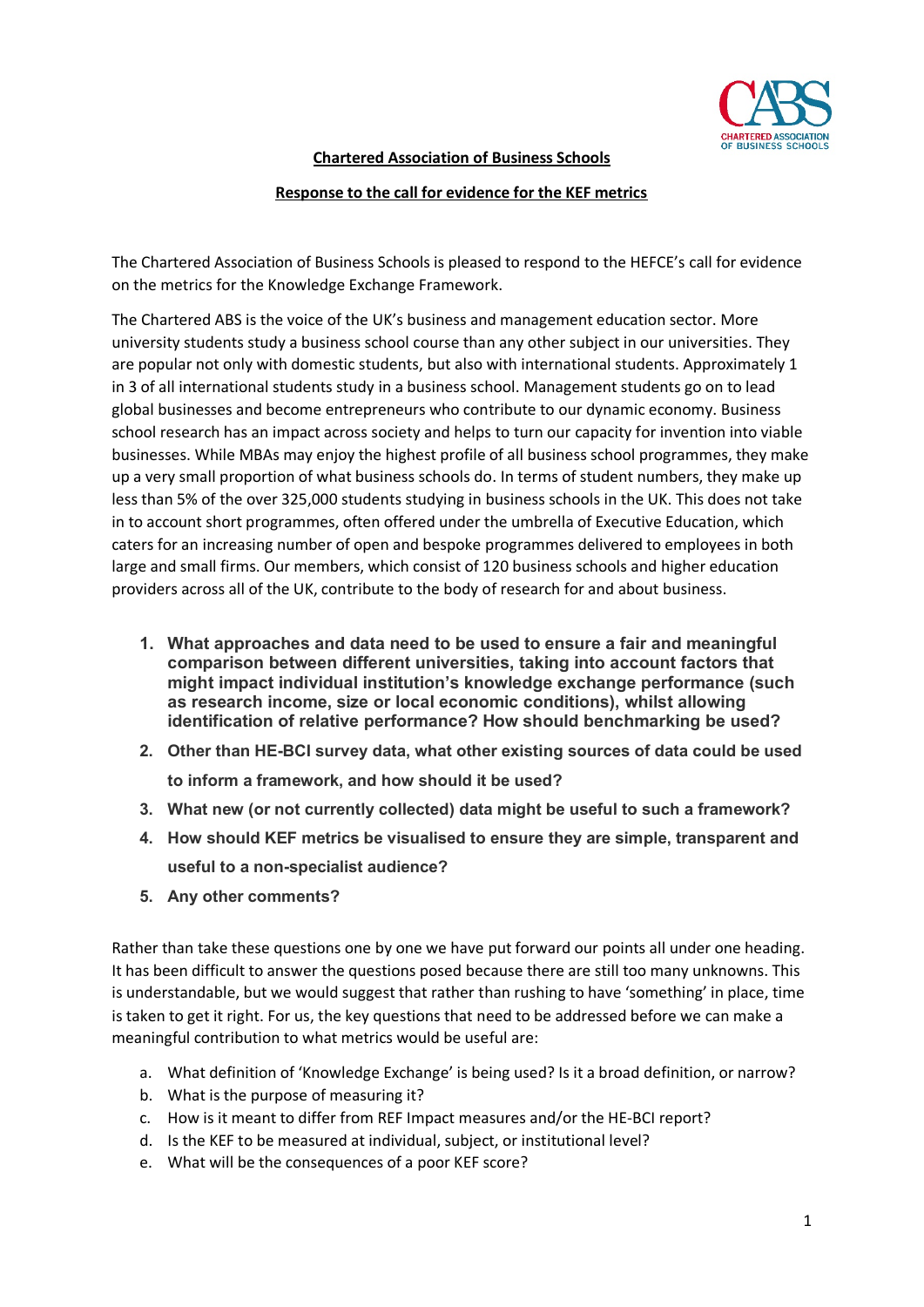- f. Is it quality or quantity that will be measured? Is it inputs or outputs, financial, quantitative, qualitative measures that are seen as important?
- g. How often is it envisaged the KEF would be measured? Yearly, or less regularly?

The concept of the KEF appears to be driven by tech transfer, and it is not necessarily the case that what are appropriate measurements for tech transfer will account for all of the "rich network of collaborations between universities and businesses"<sup>1</sup>.

Further, such 'frameworks' are generally devised to find solutions to perceived problems. As the most recent HE-BCI report states, "data collected for the academic year 2015-16 shows a continuing increase in the exchange of knowledge between UK HEIs and the public, private, and third sectors."2 Further, the MacMillan Review found that "all evidence suggests . . . that the UK university system is competitive in technology transfer."3 The issue that is trying to be solved is therefore unclear. It would be helpful if this could be articulated.

It becomes even less clear when it is considered that the REF now contains an increasing focus on impact. The impact measure reflects the purpose and outcomes of the research in question. Admittedly this is only applied to those pieces of research submitted, but on the basis that all researchers will be keen to have their research submitted to the REF, and to be scored highly, it follows that this concentration on impact is having a significant effect.

There is a general concern that there will be duplication of effort, and a risk of double-counting between the REF and the KEF. There is a risk that at best the KEF is inefficient efficient, and at worst could lead to contradictory results if the same data is used in different ways. With separate panels and separate metrics, it is possible that an institution with a low REF impact score could receive a high KEF score, or vice versa. This would be confusing for everyone.

Another question that would be useful to have clarified is, at what level will the KEF be applied? Is it's focus on the individual, the subject, or the institution level? Knowledge Exchange occurs at the individual level, where relationships are formed, but this is hugely difficult to measure in any meaningful way.

It may be expected that business schools would fare well in an analysis of Knowledge Exchange, but the concerns expressed above are still relevant to them. Business schools are often the 'connectors' between business and the wider university.

There is also a question about why there needs to be a comparison between universities. What is this trying to achieve? It is already the case that where a university does not engage with businesses they will not have programmes that would be eligible for HEIF funding. To punish those institutions in more rural areas, with fewer large companies to provide financial support for joint projects, seems unreasonable. It could even be argued that these institutions require greater funding.

A fairer way to allocate funding is for institutions to have to make a competitive application for funding for specific projects. In this way, the right solutions can be delivered in the right places, regardless of past success in receiving corporate funding. This would also enable the funding to reflect the intention of the industrial strategy, rather than work counter to it.

<sup>1</sup> Industrial strategy white paper: *Building a Britain for the future*

<sup>2</sup> Higher Education - Business and Community Interaction Survey 2015-16

<sup>3</sup> University KE Framework: Good Practice in Technology Transfer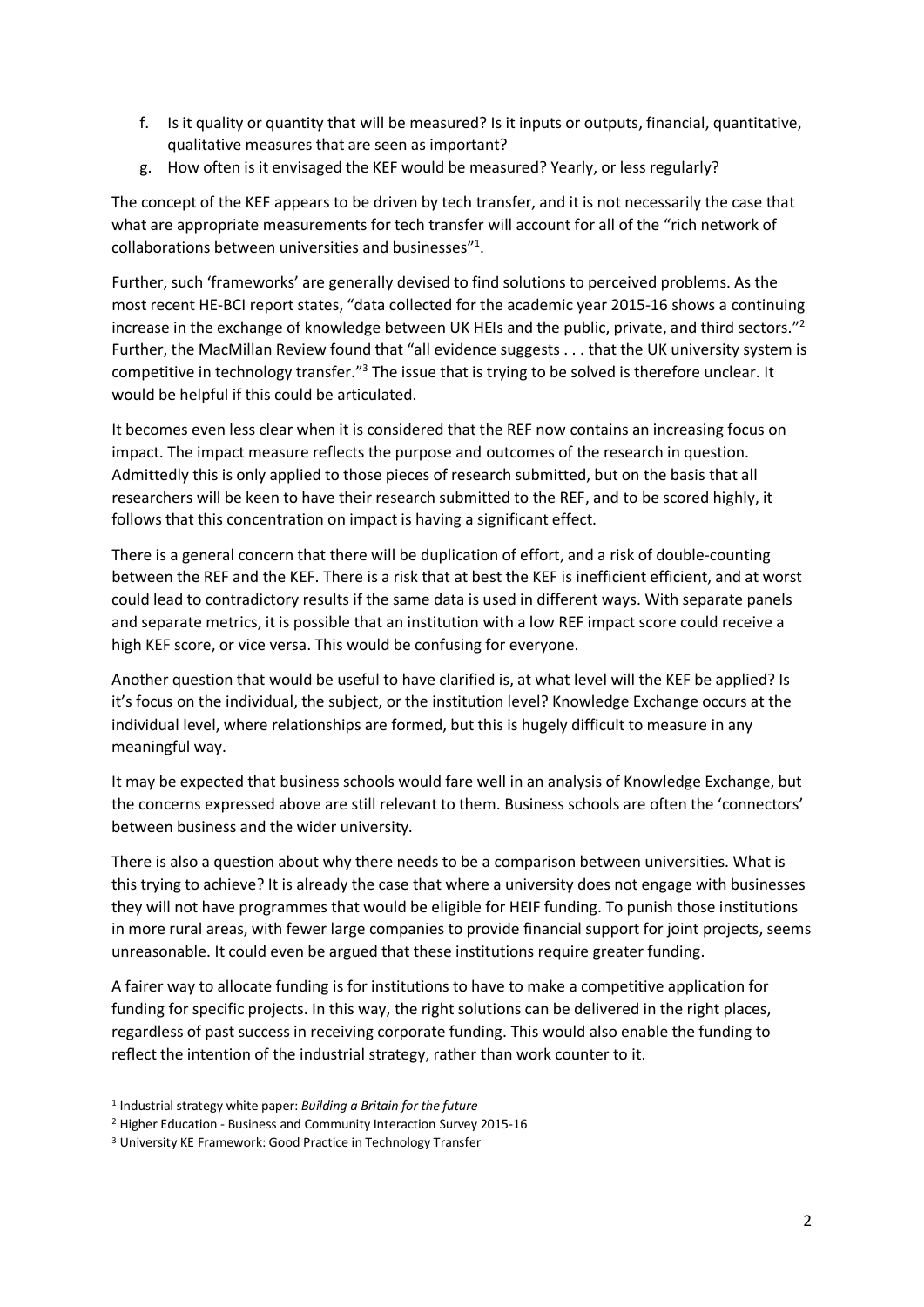We know that the committee will be aware of the risk of unintended consequences. As the cliché goes, what gets measured, gets done. If the main measure is financial, focus on working with public institutions, charities, and social enterprises, will diminish. As will other activities that deliver indirect benefits. These non-financial elements are much more difficult to measure, which means that any attempt to measure them will be problematic and time consuming. Will business schools be deterred from working with SMEs, because their pockets are not as deep?

Examples of the types of activities that business schools engage in that may be classified as Knowledge Exchange that may or may not already appear in either REF impact studies or the HE-BCI survey include:

- Writing blogs and articles for the Small Business Charter website, which includes an audience of entrepreneurs and would-be entrepreneurs
- Speaking at workshops and conferences for the same
- Providing an incubator space for company start-ups
- Business people becoming lecturers, or entrepreneurs-in-residence
- Many business schools have advisory boards of business people to help steer the strategic direction of the school
- The Small Business Charter Management Board is made up of equal numbers of entrepreneurs and academics. Would this involvement in this count?
- Public media work such as radio or television, which is not included in HE-BCI measures
- Engagement with apprenticeships
- Cross or interdisciplinary work with other departments, especially if KEF is to be measured at subject level.

The Chartered ABS would be very happy to work with the committee to derive ways of measuring all of this once we have the answers to the questions above.

We are pleased to see that the committee is considering the consequence of place in this analysis and would point out that if 'success' is rewarded with additional funding, the HE-BCI analysis would suggest that Northern Ireland, Wales, the North East and the South West would be at the end of the queue for funding. This cannot be right.

## **Solution**

If, having considered the basic initial questions, it is decided that a separate KEF **is** required and there is a decision on what it is to include, we suggest a system that considers the full breadth of university-business engagement. This is not measured at present and is unlikely to be collated in any uniform way across institutions, if at all. Therefore, this will require significant additional work by the universities.

We would suggest that benchmarking is unnecessary and unhelpful. It should not be the intention to shoehorn all universities to have the same types of engagement. For the same reason we would argue that 'relative' performance constrains rather than liberates universities finding new ways to engage with companies. Instead we would recommend a hurdle rate, similar to the one used by the Small Business Charter, which is run by the Chartered ABS, which recognises business schools offering significant and evidenced support for small businesses. There are 31 criteria against which schools are judged. In the three-year history of the award no school has been judged to be successful in all aspects. Only those achieving a minimum number of criteria are granted the award. This allows for regional and school differences and for innovation in methods and areas of